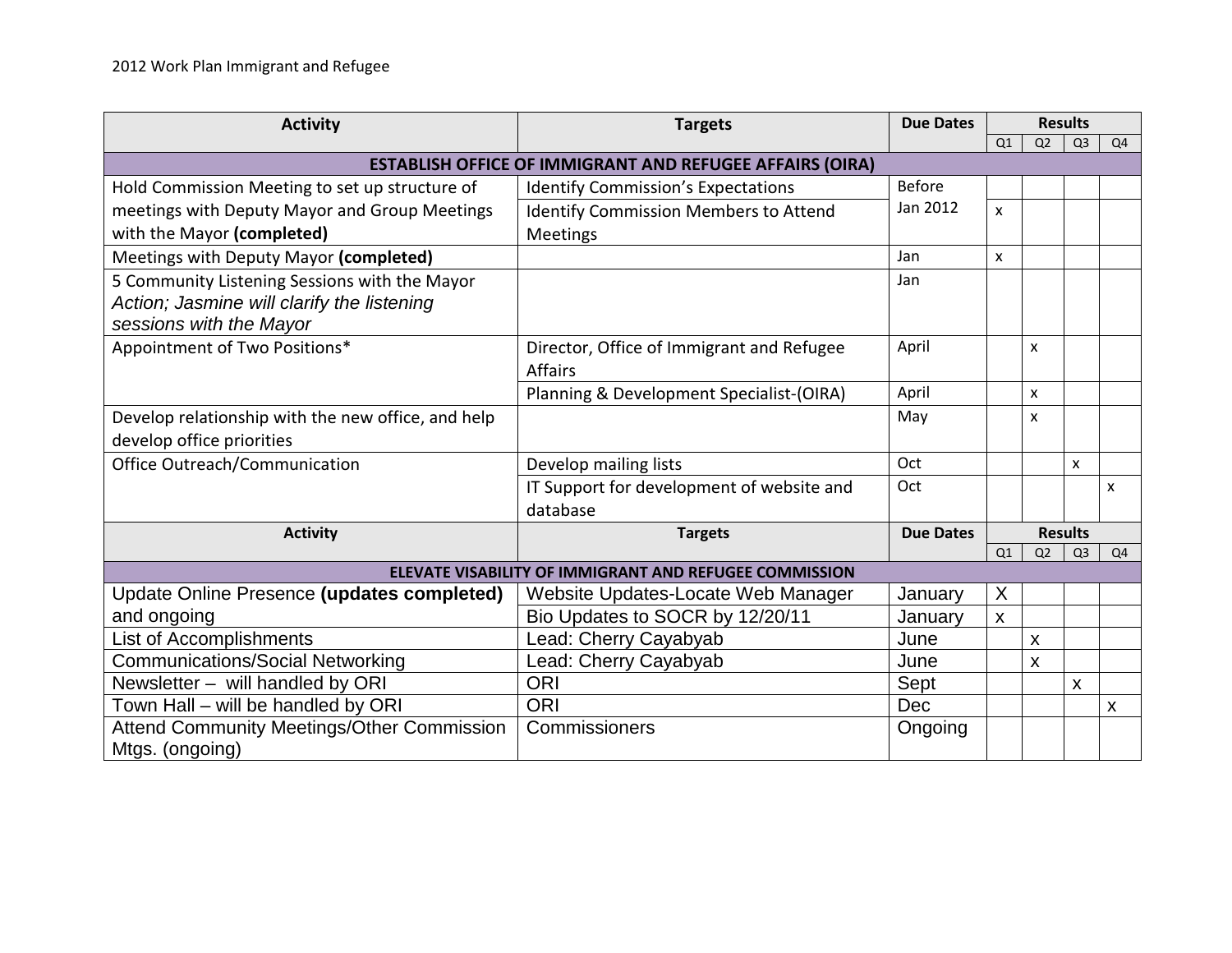|                                                                                       | <b>Targets</b>                                      | <b>Due</b>   | <b>Results</b> |                |                |                |
|---------------------------------------------------------------------------------------|-----------------------------------------------------|--------------|----------------|----------------|----------------|----------------|
| <b>Activity</b>                                                                       |                                                     | <b>Dates</b> | Q1             | Q2             | Q <sub>3</sub> | Q4             |
| <b>CREATING PROTOCOLS</b>                                                             |                                                     |              |                |                |                |                |
| <b>Standard Operating Procedures</b>                                                  | Transition Co-Chair Responsibilities (2-Year Term)  | December     |                |                |                | X              |
| <b>Enforcement of Bylaws</b>                                                          | <b>Tracking and Review</b>                          | June         |                | $\pmb{\times}$ |                |                |
| <b>Commission Recruitment and Job Description</b>                                     | Expand to include more cultures                     | June         |                | X              |                |                |
|                                                                                       | Expand expertise and skill-set analysis             | September    |                |                | X              |                |
|                                                                                       | Build capacity by including non-member              | Ongoing      |                |                |                |                |
|                                                                                       | participation on committees and work groups as      |              |                |                |                |                |
|                                                                                       | needed                                              |              |                |                |                |                |
|                                                                                       | Review and update job description                   | March        |                |                |                |                |
| <b>Agendas for Meetings</b>                                                           | Develop protocol on how to submit agenda items      | April        |                | X              |                |                |
|                                                                                       | Develop ground rules for discussions                | Sept         |                |                | X              |                |
|                                                                                       | Speaker Presentations - in person vs. via email.    | Sept         |                |                | x              |                |
|                                                                                       | Develop form for presenters and assessment of       |              |                |                |                |                |
|                                                                                       | whether presentation or topic falls within goals.   |              |                |                |                |                |
| <b>Monthly Reporting Guidelines</b>                                                   | Develop form to be completed by                     | Ongoing      |                |                |                |                |
|                                                                                       | Committees/Commissioners. What was                  |              |                |                |                |                |
|                                                                                       | accomplished and how. Report-back at regular        |              |                |                |                |                |
|                                                                                       | Commission meetings.                                |              |                |                |                |                |
|                                                                                       | Provide Monthly Report to Mayors Office. Identify   | July         |                |                | X              |                |
|                                                                                       | what documentation/info is required.                |              |                |                |                |                |
| <b>Create Accomplishments Tracking</b>                                                | Create system to track accomplishments and          | June         |                | X              |                |                |
|                                                                                       | commission history                                  |              |                |                |                |                |
| <b>Orientation for New Commissioners</b>                                              | Support OIRA in orientation of new Commissioners    | Sept         |                |                | X              |                |
| Protocols Update                                                                      | How to update and evaluate protocols                |              |                |                |                |                |
| <b>Activity</b>                                                                       | <b>Targets</b><br><b>Due</b>                        |              | <b>Results</b> |                |                |                |
|                                                                                       |                                                     | <b>Dates</b> | Q1             | Q <sub>2</sub> | Q <sub>3</sub> | Q <sub>4</sub> |
| TRACKING & RESPONDING TO KEY ISSUES THAT AFFECT THE IMMIGRANT AND REFUGEE COMMUNITIES |                                                     |              |                |                |                |                |
| Identify Commission's Community Relations Committee                                   | Setup Policies and Procedures for Tracking Critical | Jan-Mar      | X              |                |                |                |
|                                                                                       | <b>Issues</b>                                       |              |                |                |                |                |
|                                                                                       | Monthly Documentation and Response                  | Ongoing      |                |                |                |                |